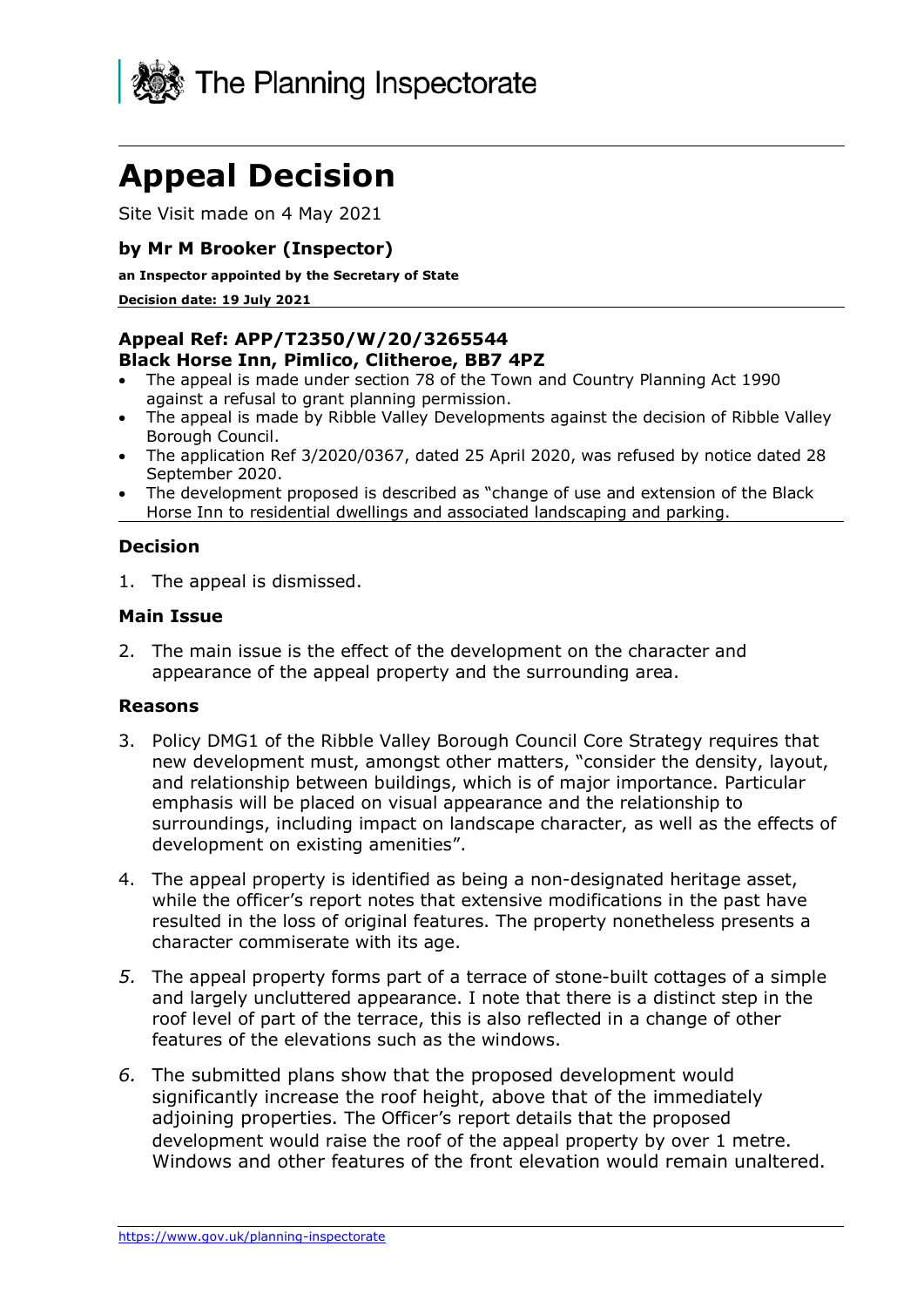- *7.* While the appellant details that the proposed scheme has been designed to mirror the existing step in the roof height. Nonetheless, I saw at the site visit that the resulting development would harm the simple profile of the roof form and scale of the building. Consequently, the appeal scheme would harm the character and appearance of the appeal property and the surrounding area.
- *8.* To the rear elevation, the proposed development would considerably alter the roof and rear elevation of the property, with the creation of 'wall dormers' to the upper floor and the creation of a rear extension. The submitted plans show that the alterations would remove the simple character and appearance of the existing property, almost in its entirety.
- 9. The appellant details that the dormers are designed to reflect those that could be built as *"permitted development on a terraced dwelling"* and that a rear box style dormer has been erected to the rear of one of the properties using permitted development rights. Furthermore, the appellant asserts that other householders could follow suit. However, I have no substantive evidence to suggest that other residents intend to create such dormer extensions.
- 10. I note that some demolition work has already been carried out at the property and as such the rear elevation is now more simple and less cluttered than it was previously, I have given this matter consideration in reaching my conclusion. Furthermore at the site visit I noted that the rear elevation of the property, while subject to limited visibility from wider public viewpoints would nonetheless be visible from local residential properties and the adjoining road.
- 11. To conclude this main issue, the appeal scheme would harm the simple visual appearance of the appeal property and thus appear as an incongruous addition harming the character and appearance of the appeal property and the surrounding area contrary to Policy DMG1 of the Ribble Valley Borough Council Core Strategy

## **Other Matters**

- 12. I note that the appeal scheme has been changed to respond to previous unsuccessful efforts and comments made by the Council in respect of this application. This does not however convince me as to the acceptability of the appeal scheme.
- 13. The appeal scheme would, as detailed by the appellant, create 6 dwellings and reuse an otherwise vacant building. These are material considerations that weigh in favour of the appeal, but do not outweigh the harm I have found previously.
- 14. The appellant suggests that, with regards the proposed stairwell accommodated within the rear extension, "structures of this nature could be constructed utilising the existing permitted development rights of the site". However, the appellant has submitted no substantive evidence to support this and I do not have any evidence before me to suggest that any extension built under existing permitted development rights would have worse effects than the